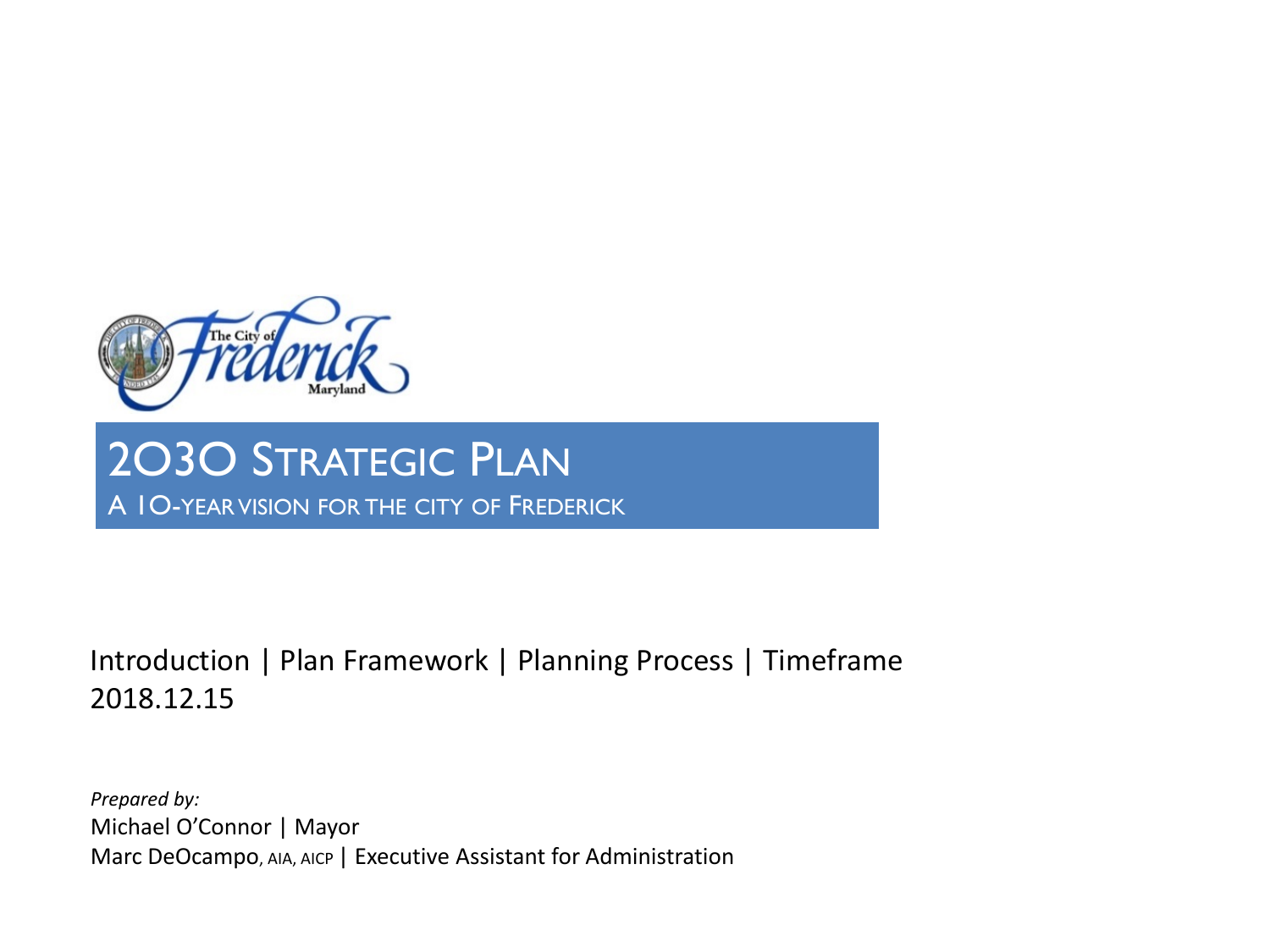### **Introduction | Why a Citywide Strategic Plan**

# What is a strategic plan?

Strategic planning is a process whereby the community, elected officials, and city staff develop a vision of what they would like the city to be in ten years and list the steps needed to achieve the vision in order of importance.

# How is this useful to the City?

The plan will:

- Prioritize action items needed to achieve the ten year vision
- Identify the City departments responsible for accomplishing the action items
- Guide the annual budget process
- List metrics of success

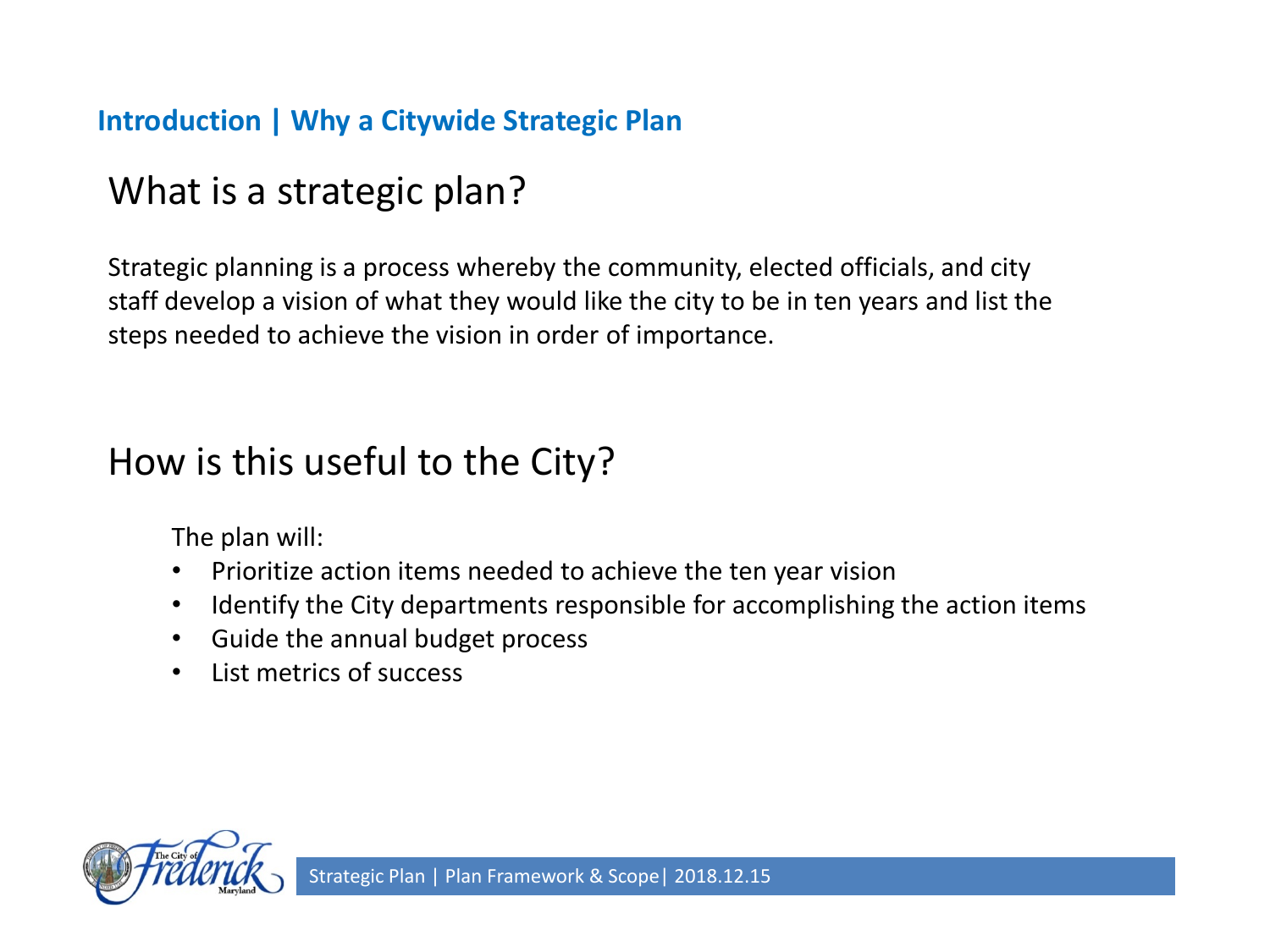#### **Introduction | Why a Citywide Strategic Plan**

# How does this plan tie into other City plans?

#### **Comprehensive Plan**

The Strategic Plan will provide a shared city vision for the Comprehensive Plan.

#### **Annual Budget**

The Strategic Plan guides the budget preparation process.

#### **Capital Improvement Plan** (CIP)

The Strategic Plan prioritize CIP requests based on how the project accomplishes specific goals and objectives.

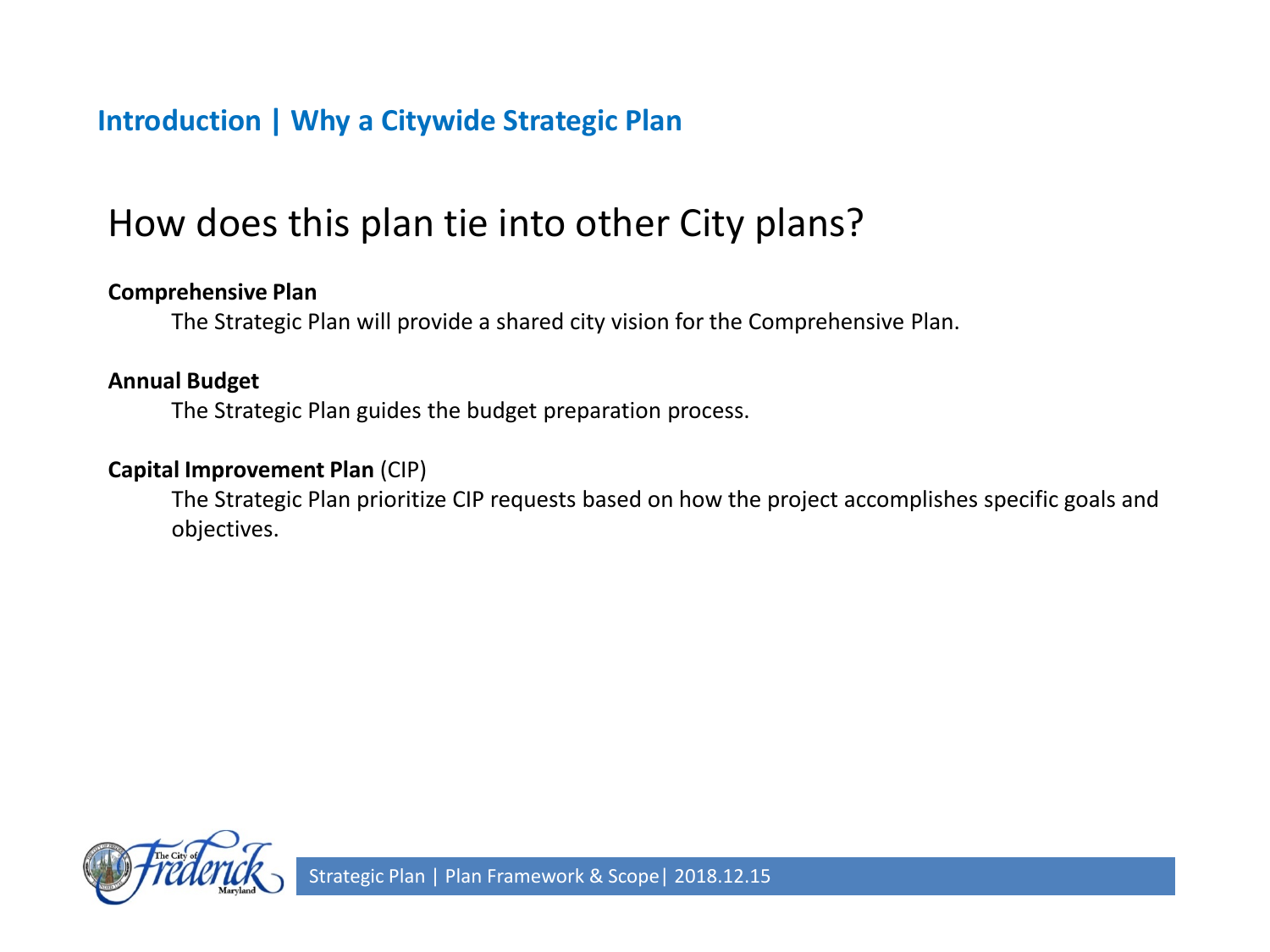**City** Vision

> Statement that defines the values and ten year outlook for the City of Frederick

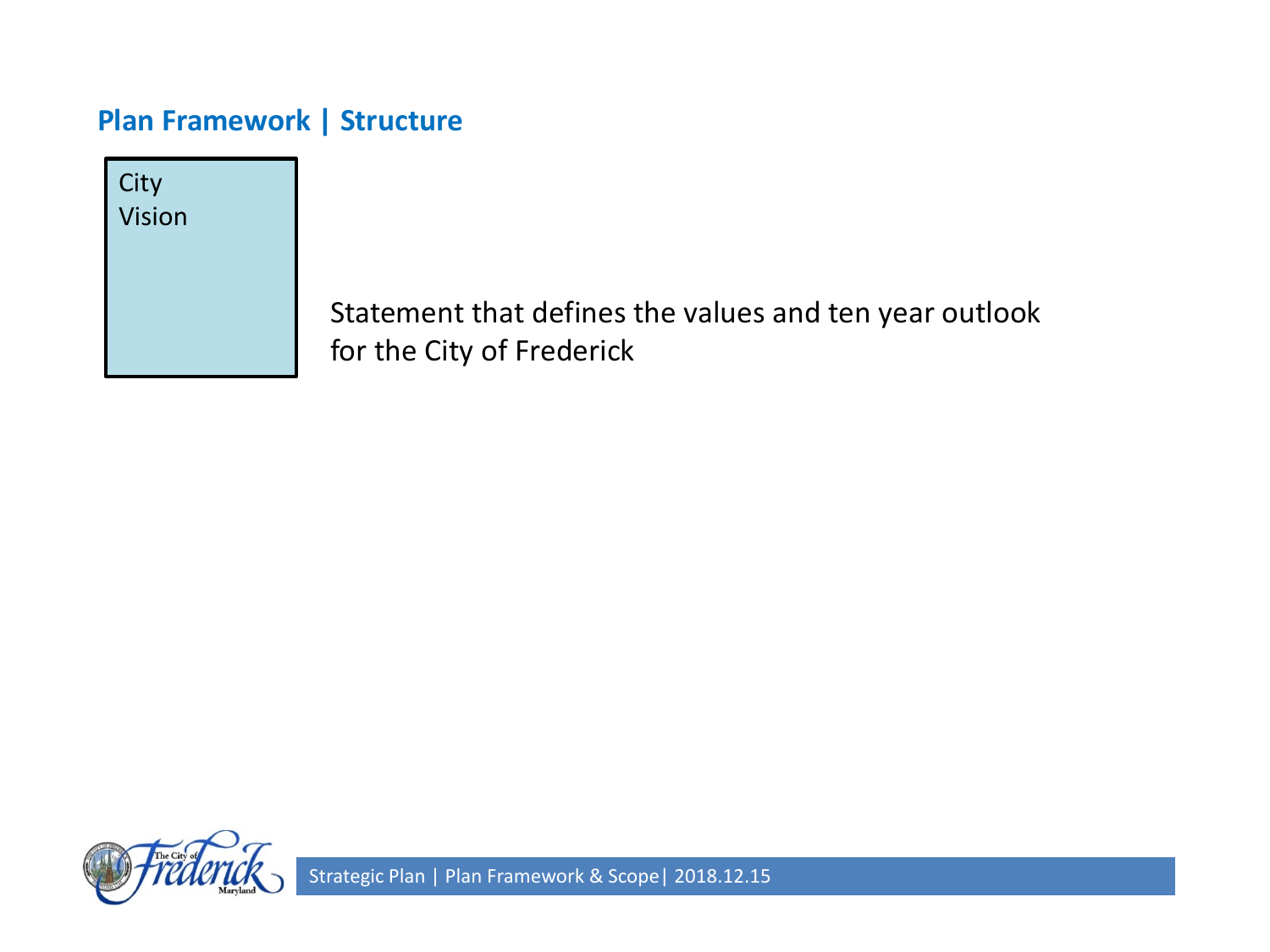



Citywide and departmental mission statements that summarize why we do what we do

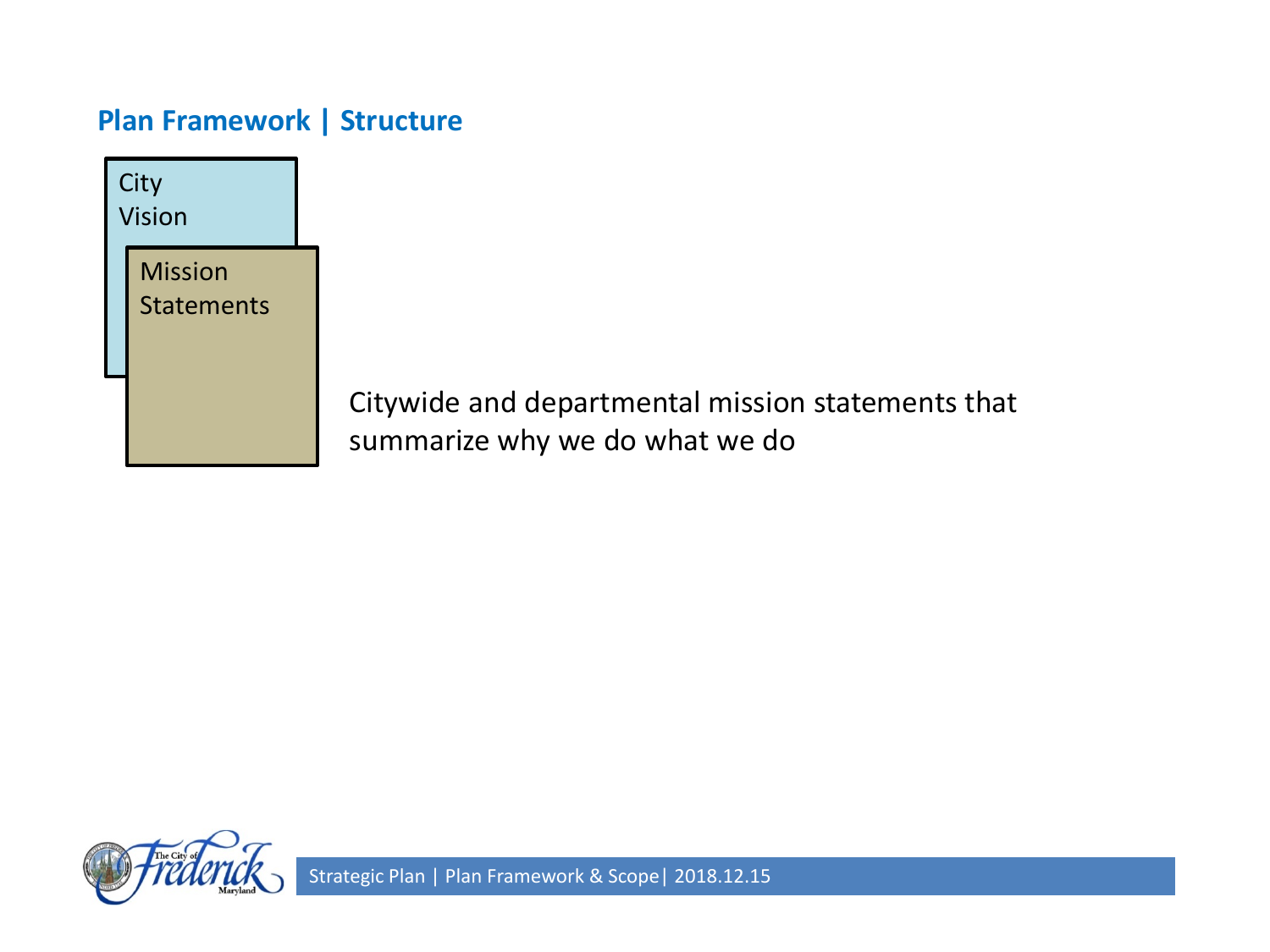



A list of high level target statements, grouped by the four city functional areas\*, designed to collectively achieve the City's vision

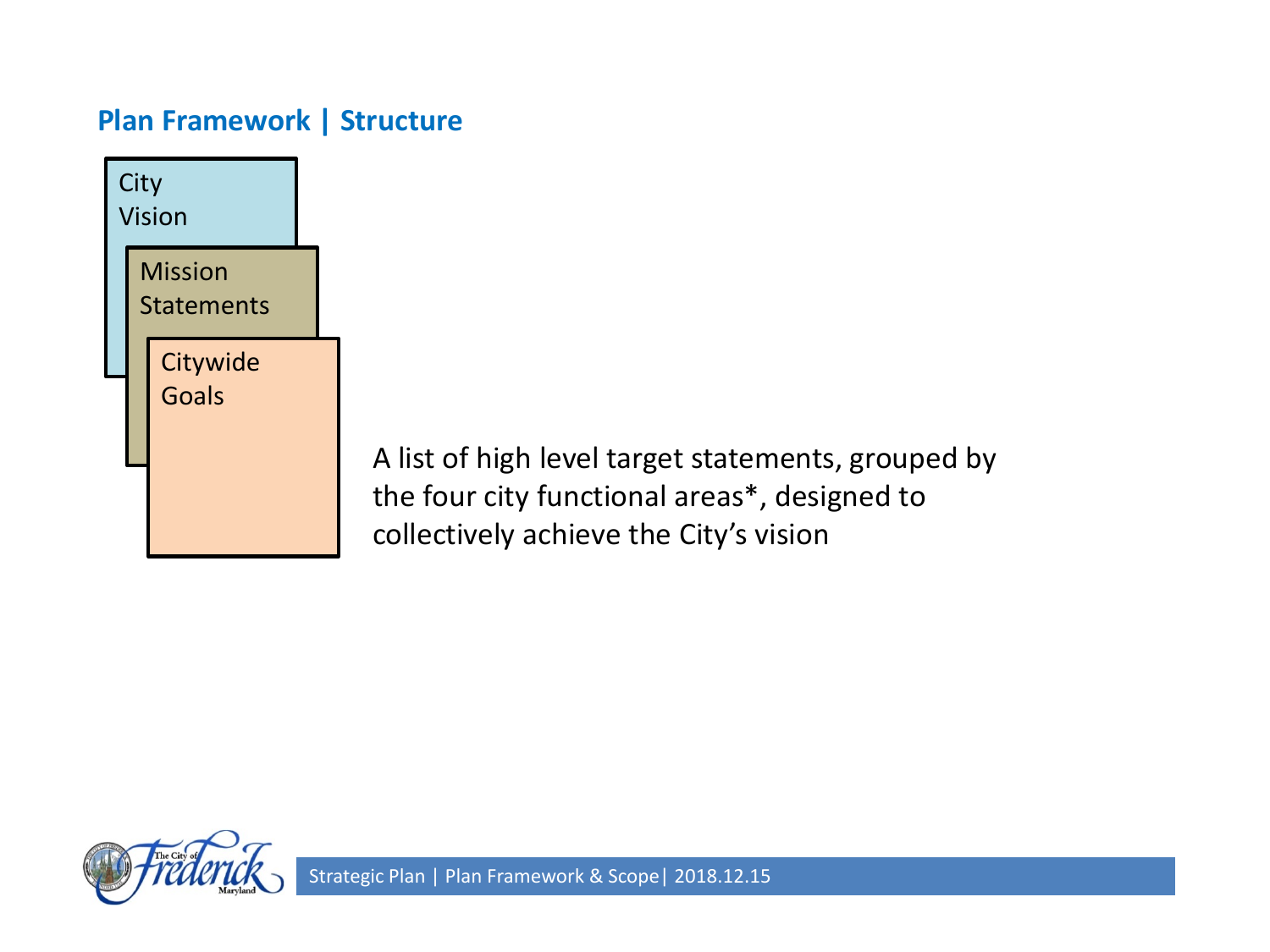



A list of high level target statements, grouped by the four city functional areas\*, designed to collectively achieve the City's vision

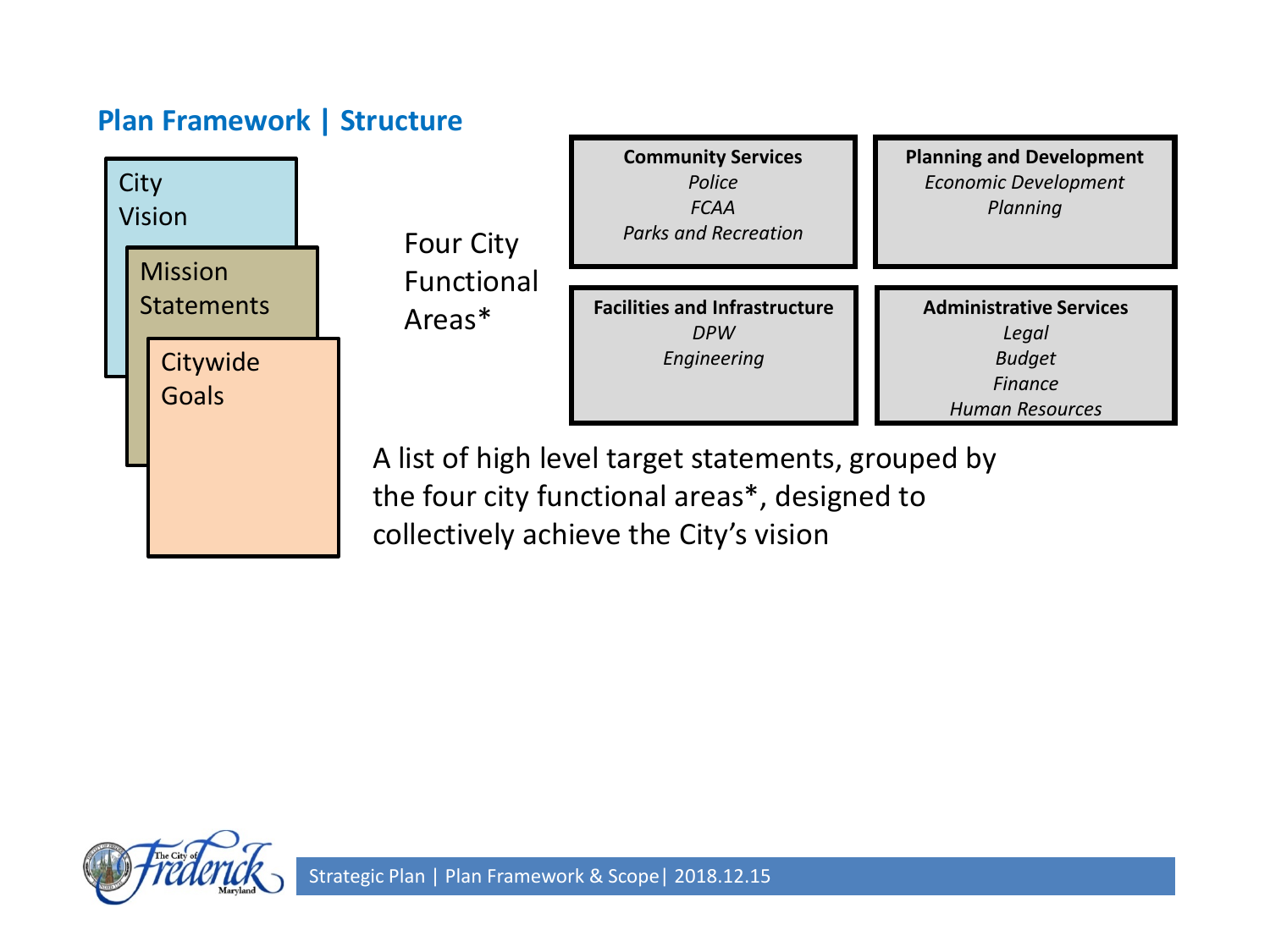

List of changes/initiatives required to achieve each of the citywide goal statements

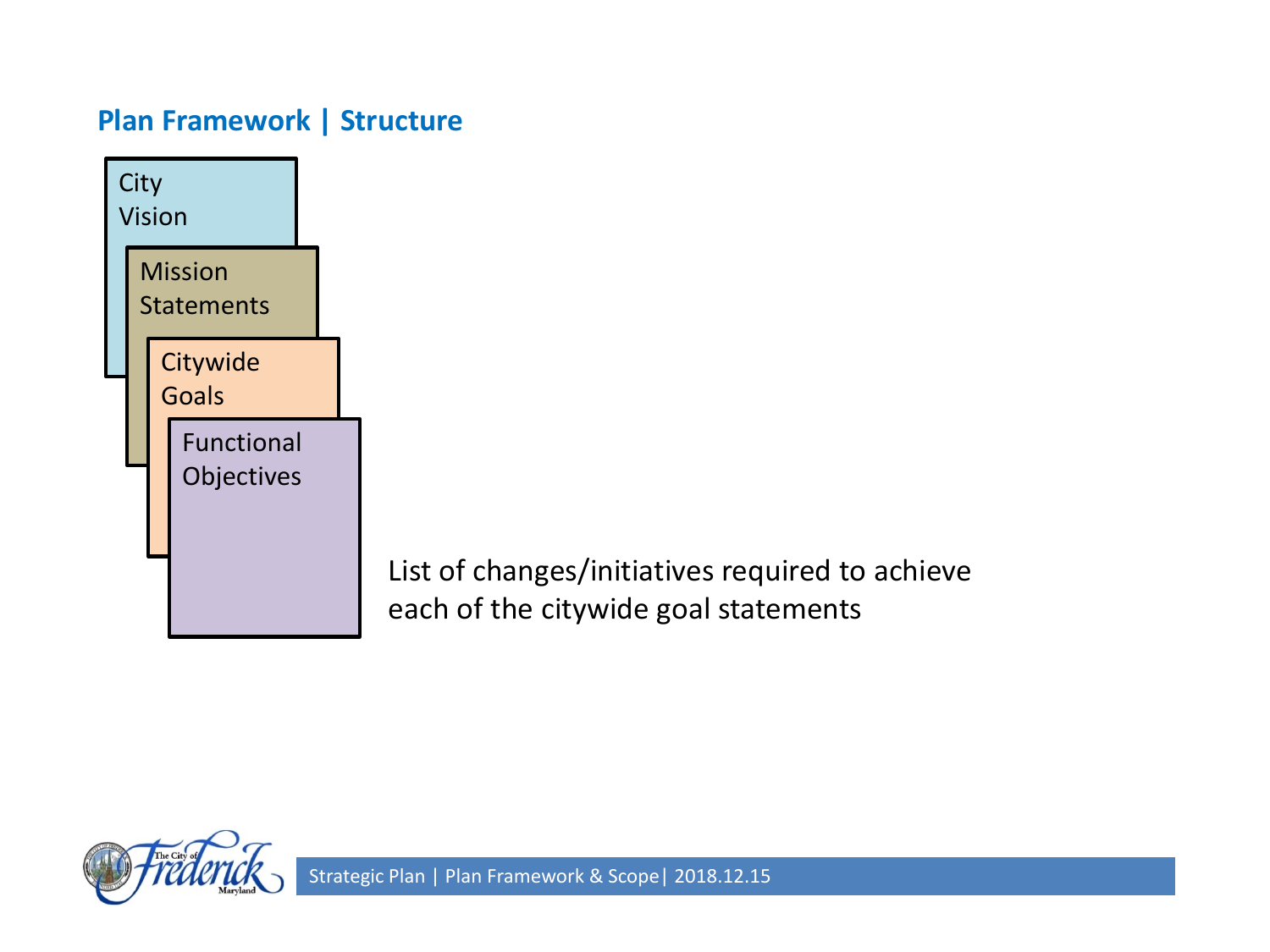

A comprehensive list of specific actions that achieve the functional objectives Prioritized\*\* by impact, cost, and timeframe Assigned to departments for execution

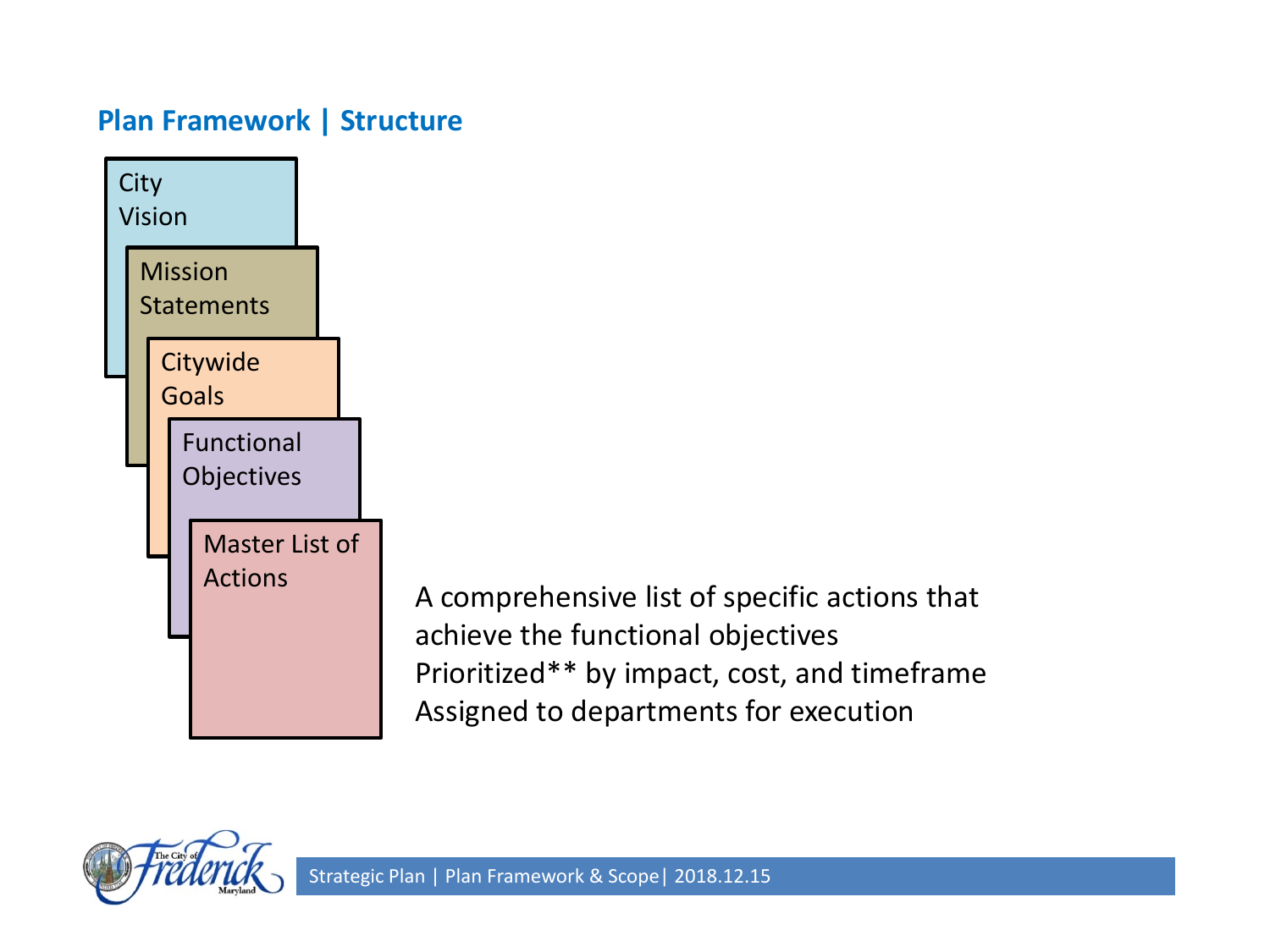

| Prioritization Methodology ** |                                                               |  |
|-------------------------------|---------------------------------------------------------------|--|
| A <sup>1</sup>                | Immediate Need, Required Life Safety or State mandated action |  |
| A                             | High Community Impact, meets multiple goals                   |  |
| B                             | Medium Community Impact, meets single goal                    |  |
| $\mathsf{C}$                  | Low Community Impact                                          |  |
| D                             | Aspirational item                                             |  |

A comprehensive list of specific actions that achieve each of the functional objectives Prioritized\*\* by impact, cost, and timeframe Assigned to departments for execution

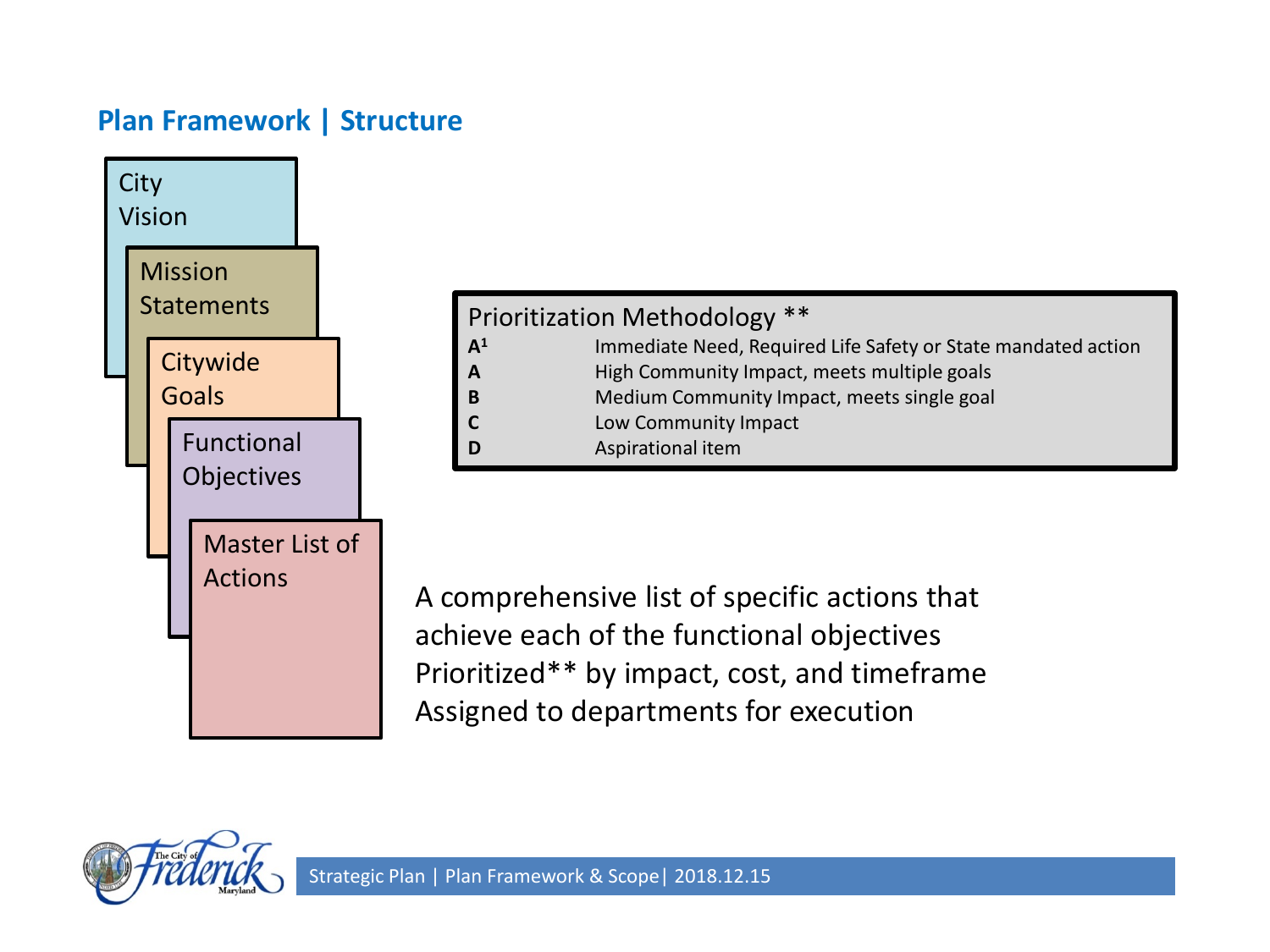

An annual list of actions to be achieved within one fiscal year derived from the Master List of Actions with metrics of success

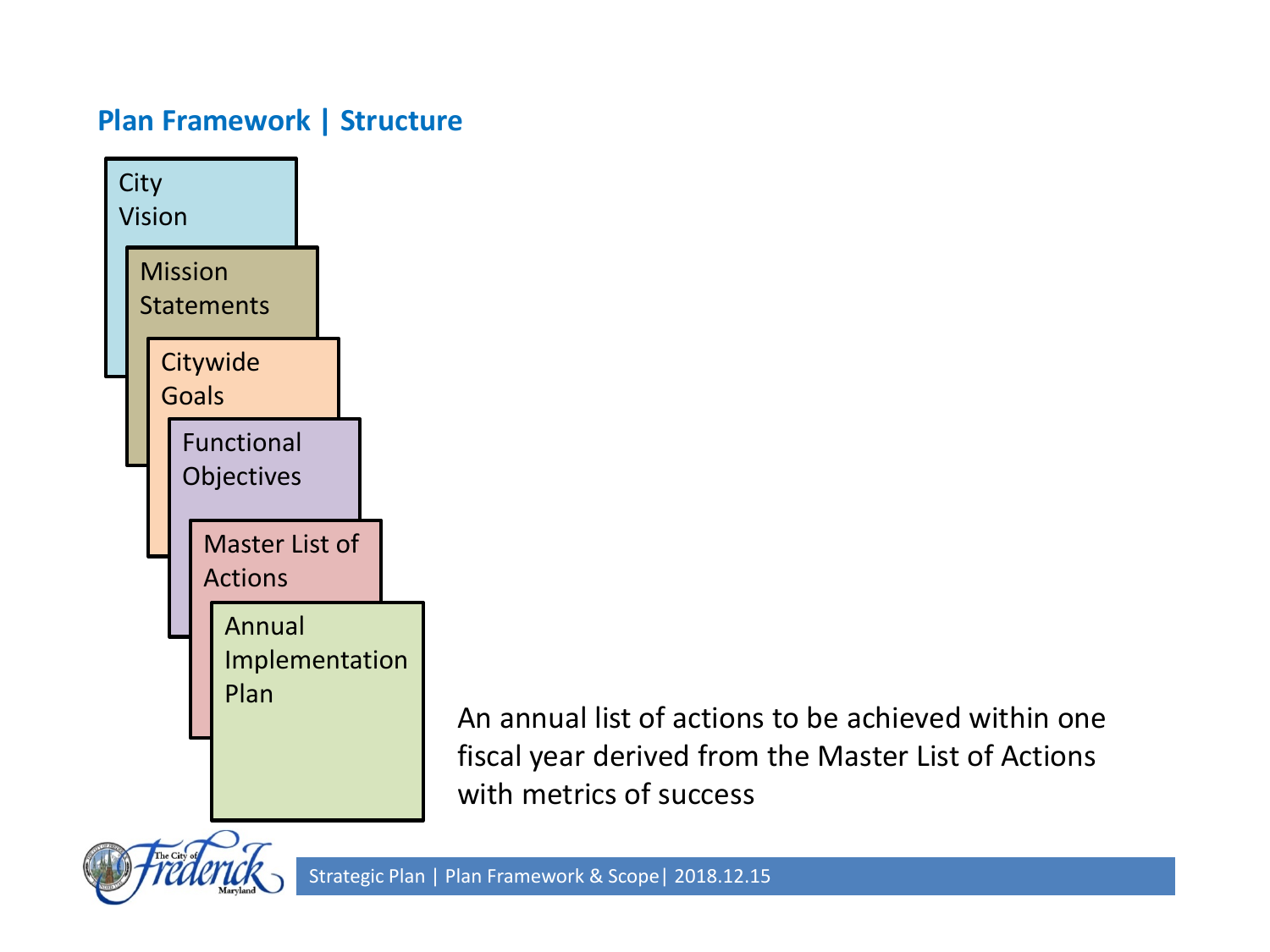### **Plan Framework | Revision Schedule**

| <b>Plan Element</b>                                       | <b>Review &amp; Revisions</b>                                                                          |
|-----------------------------------------------------------|--------------------------------------------------------------------------------------------------------|
| <b>City Vision Statement</b>                              | Every 10 years                                                                                         |
| <b>City and Departmental</b><br><b>Mission Statements</b> | Every 10 years                                                                                         |
| <b>Citywide Goals</b>                                     | Every 4 years                                                                                          |
| <b>Functional Objectives</b>                              | Annually<br><b>Prior to Annual Implementation</b><br>Plan                                              |
| <b>Master List of Actions</b>                             | Rolling updates                                                                                        |
| <b>Annual Implementation Plan</b>                         | <b>Twice Annually</b><br>$1st$ - Prior to Budget preparation<br>$2^{nd}$ – After the Budget is adopted |

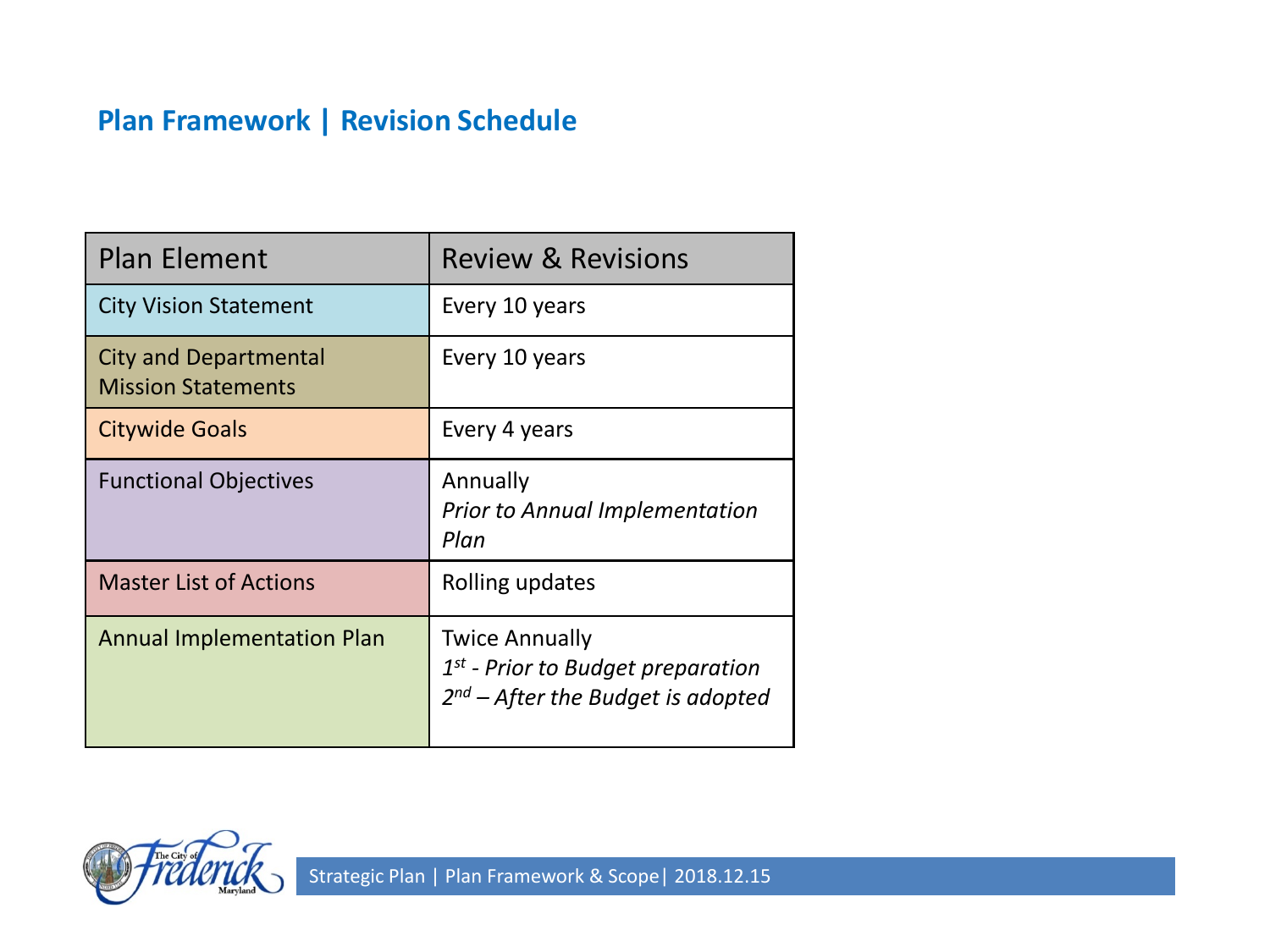#### **The Planning Process | Phase 1**



*meetings, elected officials, and city departments*

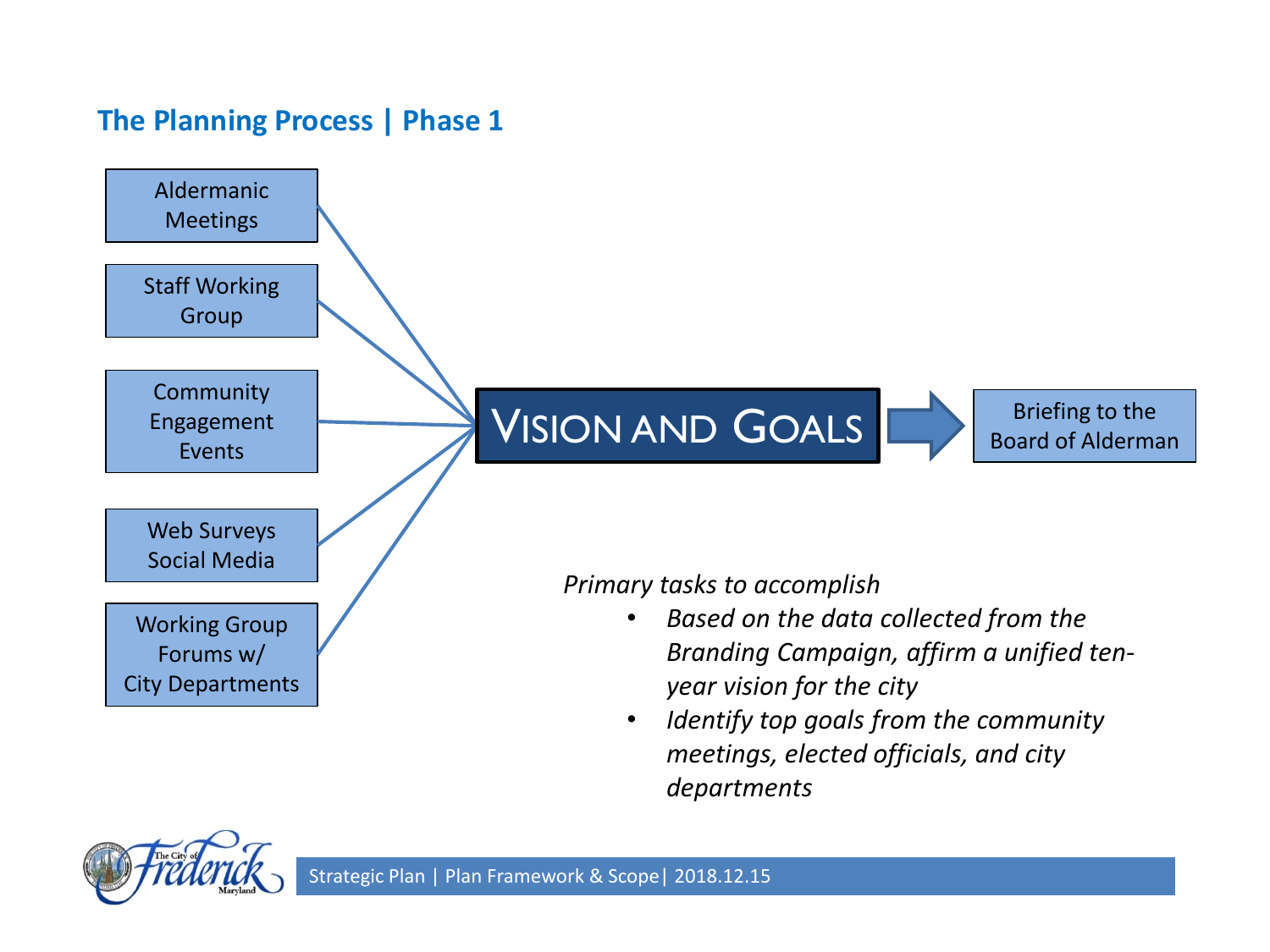#### **The Planning Process | Phase 2**



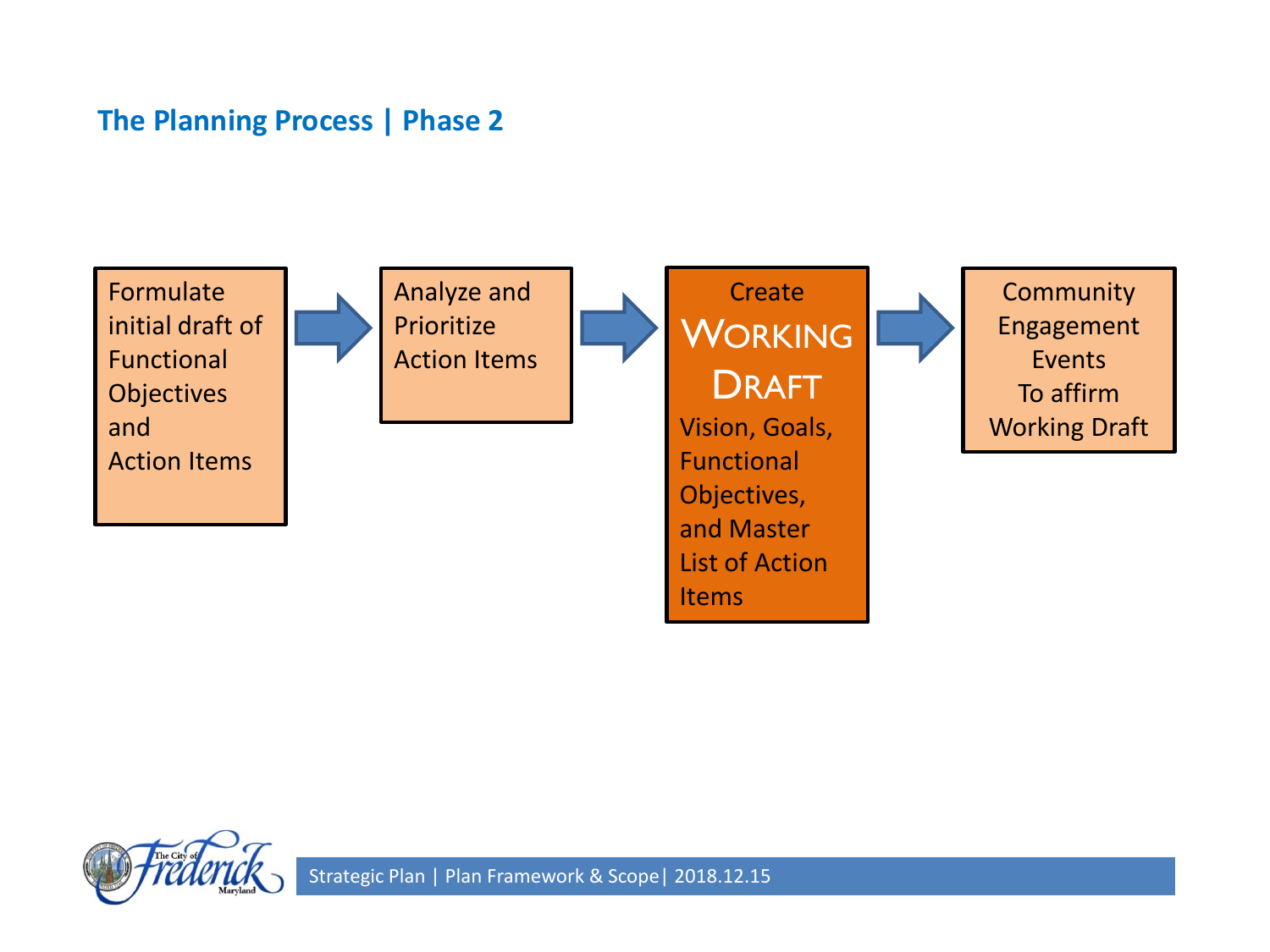## **The Planning Process | Phase 3**



#### *Primary tasks to accomplish*

- *Provide a finalized staff draft to the BoA*
- *Work with the BoA to adopt the Strategic Plan*
- *Use the Strategic Plan to formulate 2021 Annual Implementation Plan*



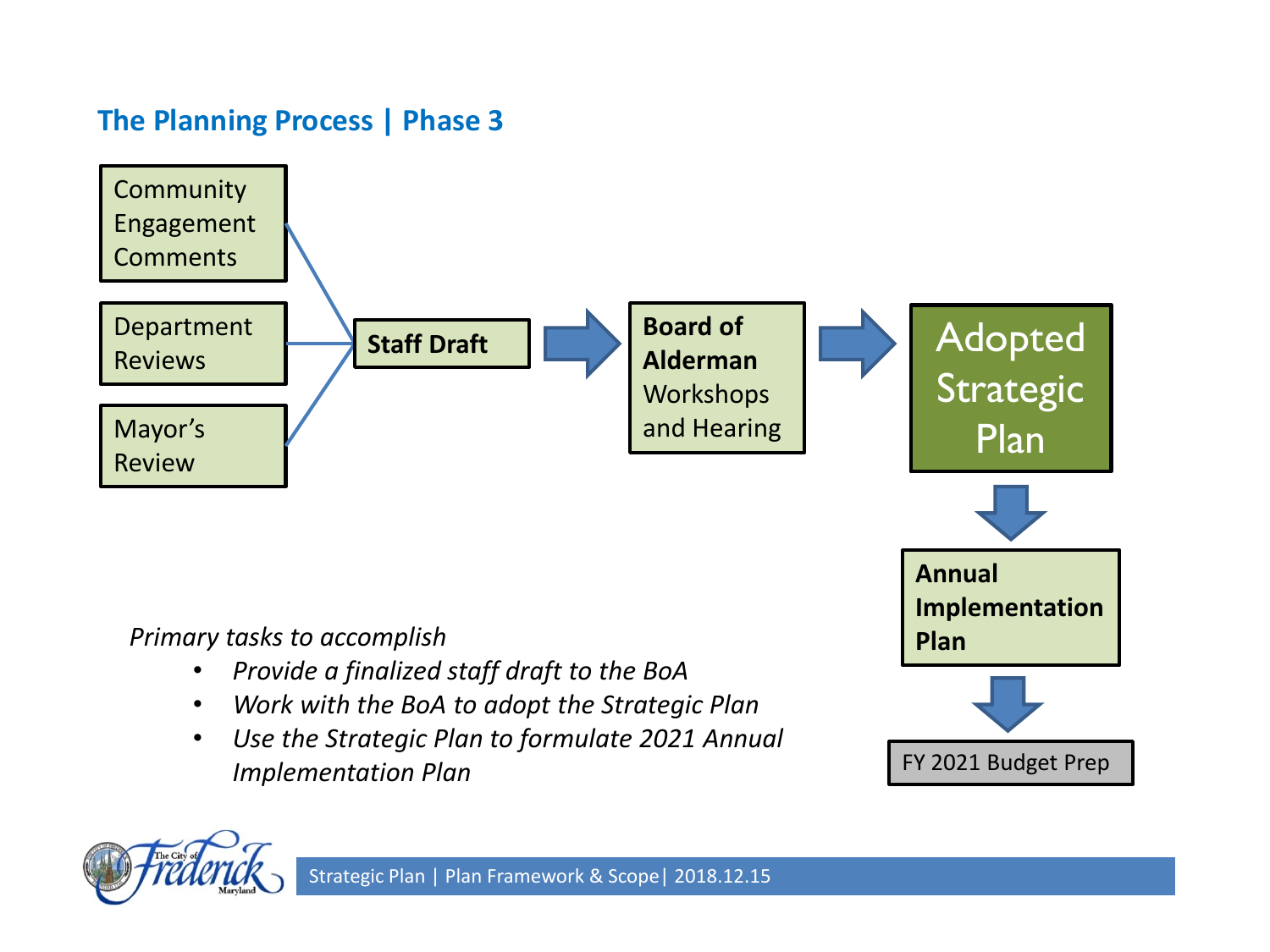#### **Project Timeline**